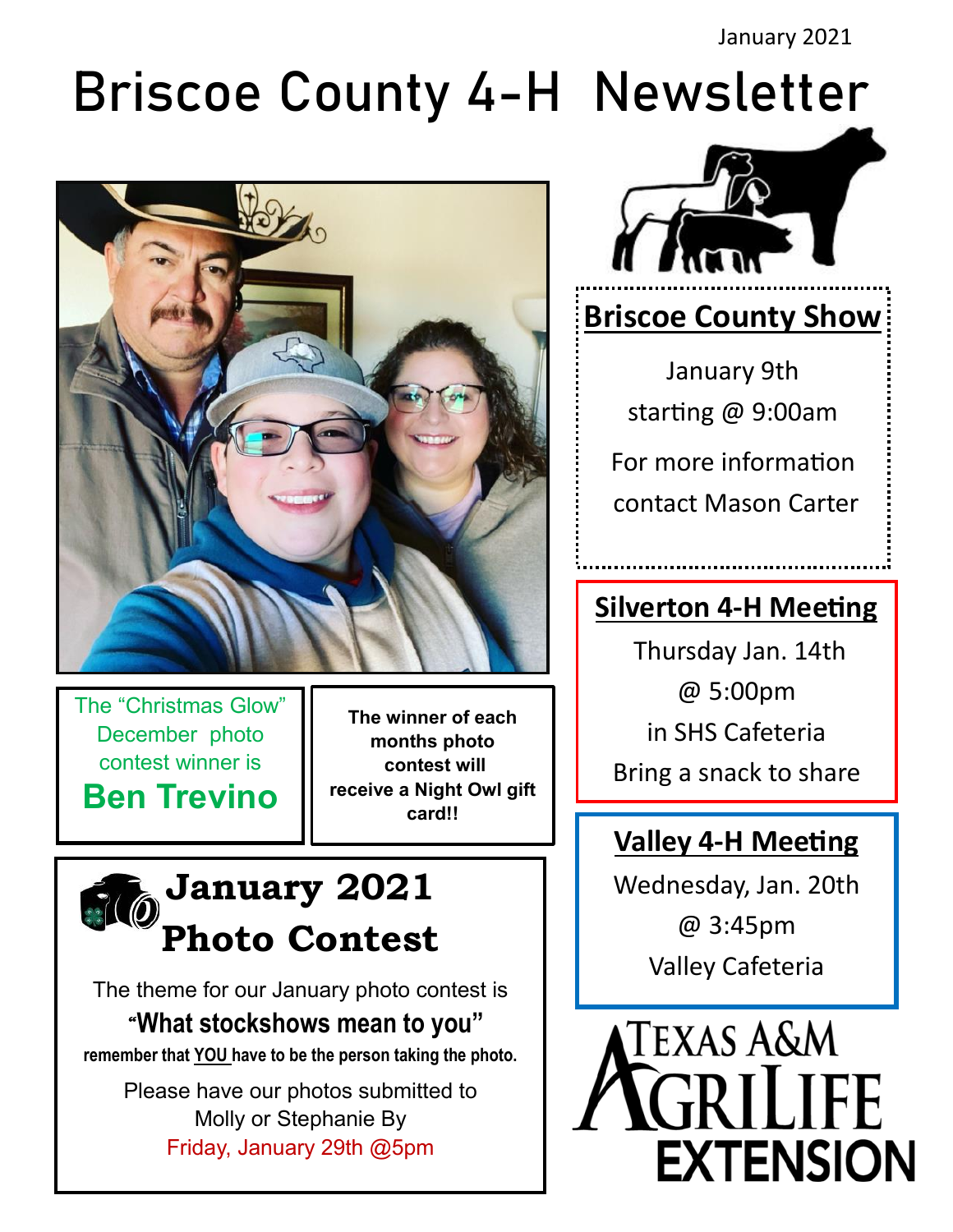January 2021



| The Patriot 2/2-6 | <b>Arrival</b> | <b>Weight In/Classification Judging</b>    |                         |
|-------------------|----------------|--------------------------------------------|-------------------------|
| <b>Steers</b>     |                | 2/03 8:30am-6:00pm 2/04 starting at 9:00am | 2/05-2/06 start @8:30am |

| San Angelo 2/4-21      | <b>Arrival</b>          | <b>Cards Due</b>   | <b>Judging</b>            |
|------------------------|-------------------------|--------------------|---------------------------|
| <b>Market Goats</b>    | $2/3$ 12p to 2/4 1pm    | $2/4$ 4pm          | $2/5$ 8am                 |
| Lambs                  | 2/6 12-5p; 2/7 6a-1p    | $2/7$ 4pm          | 2/8 & 2/9 both start @ 8a |
| <b>Barrow wave 1</b>   | $2/15$ 6am-3pm          | $2/15$ 4pm         | $2/16$ 8am                |
| Barrow wave 2          | $2/17$ 6am-3pm          | $2/17$ 4pm         | $2/18$ 8am                |
| <b>Breeding Gilts</b>  | 2/12 10a-8p; 2/13 6a-9a | Check in: 2/13 11a | $2/14$ 8am                |
| <b>STARS Gilt Show</b> | 2/12 10a-8p; 2/13 6a-9a | Check in 2/13 10a  | P-2/13 12p; NP-2/14 8a    |

| San Antonio 2/11-28 | <b>Arrival</b> | <b>Judging</b>         | <b>Release</b>          |
|---------------------|----------------|------------------------|-------------------------|
| Steers group 1      | $2/21$ 6am-1pm | 2/22 7:30am            | All out by 2/23 10am    |
| Steers group 2      | $2/24$ 2am-1pm | 2/25 7:30a; 2/26 7:30a | All out by 2/27 by 10am |

| Houston 3/2-21 | <b>Arrival</b>                          | <b>Classify</b> | <b>Judging</b>                         | <b>Release</b>   |
|----------------|-----------------------------------------|-----------------|----------------------------------------|------------------|
| Heifers wave 1 | 3/2 5am-10am; check in close at 1:30pm  |                 | 3/3 10a; 3/4 8a                        | Out by $3/4$ 5pm |
| Heifers wave 2 | 3/5 5am-10am; check in close at 1:30pm  |                 | 3/6 10a; 3/7 8a                        | Out by $3/7$ 5p  |
| Heifers wave 3 | 3/8 5am-10am; check in close at 1:30pm  |                 | $3/9$ 10a; $3/10$ 8a out by $3/10$ 10p |                  |
| Steers wave 1  | 3/13 1am-6am; check in close at 11:30am | $3/13$ 1pm      | 3/14 @8am                              | $3/15$ by 8pm    |
| Steers wave 2  | 3/17 1am-6am; check in close at 11:30am | $3/17$ 1pm      | $3/19$ @8am                            | $3/19$ by 8pm    |

| <b>Austin 3/13-27</b>            | <b>Arrival</b>                  | <b>Judging</b>    | <b>Release</b>                          |
|----------------------------------|---------------------------------|-------------------|-----------------------------------------|
| Barrows (Duroc, OPB, Hamp, York) | 3/17 7am-Noon<br>check in 1pm   | 3-18 start @8am   | Must be out by<br>3/17@8pm              |
| Barrow (Light X, Dark X)         | 3/19 7am-Noon<br>check in 1pm   | 3/20 start@8am    | Must be out by 3/20<br>@8 <sub>pm</sub> |
| Heifers (American)               | 3/25 7am-Noon<br>check in 1pm   | 3/26 start @ 8am  | <b>Following show</b>                   |
| Heifers (Cont./British)          | $3/27$ 7am-Noon<br>Check in 1pm | $3/28$ start @8am | <b>Following show</b>                   |